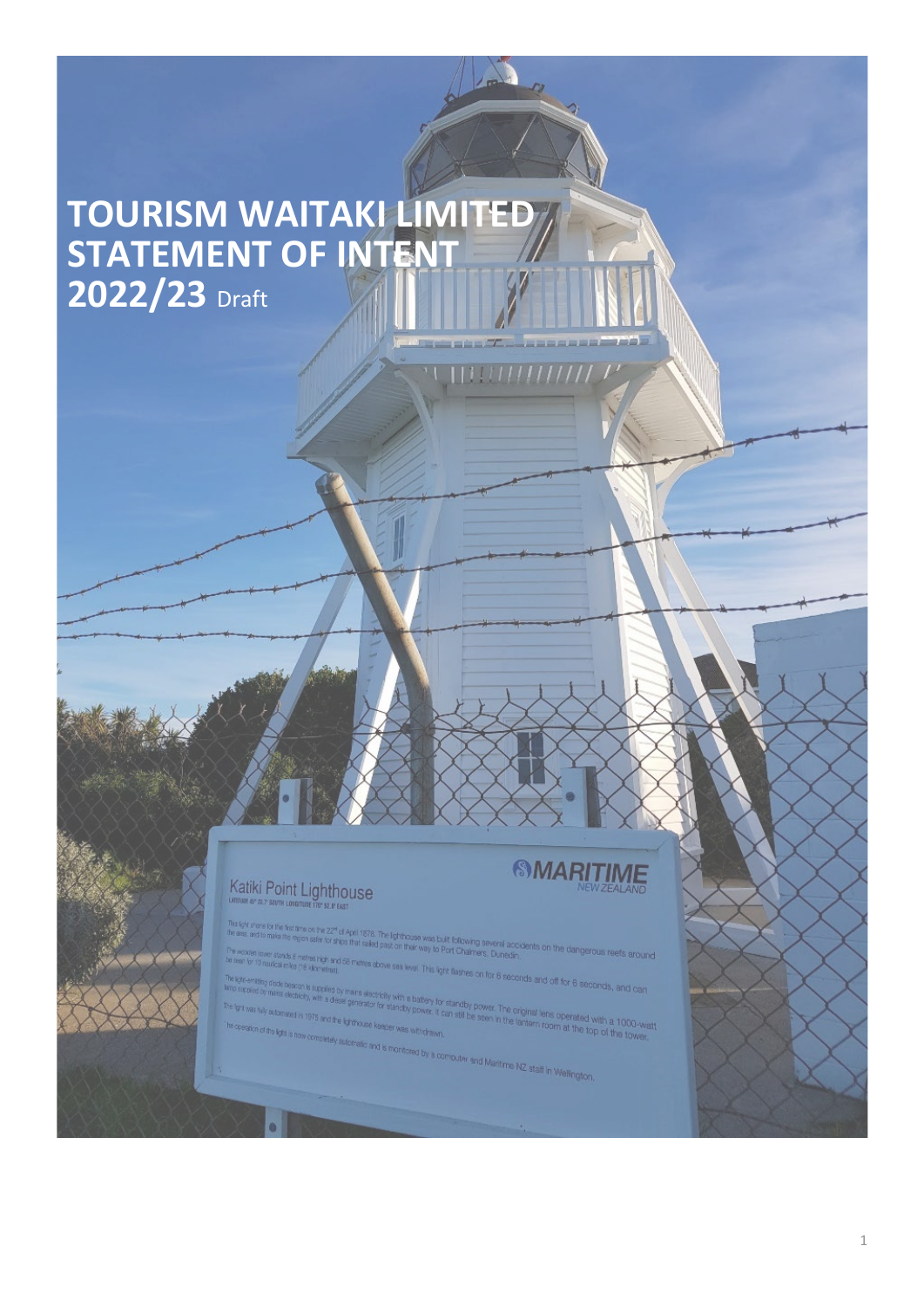## CONTENTS:

3. Vision

Introduction The Company description

The Company Objectives

- 4. Nature and Scope of Activities Shareholder Expectations Reporting Frequency and Content
- 6. Reporting and Performance Focus, Methods and Measures
- 8. Financial Projections for the Company Governance, Policies and Procedures – Corporate Governance Statement Treasury Policy Dividend Policy Accounting Policies Procedure for Acquisition of Other Interests Activities for Which the Company Seeks Compensation from any Local Authority Sales of Goods/Services to the Shareholder

**Contract Contract**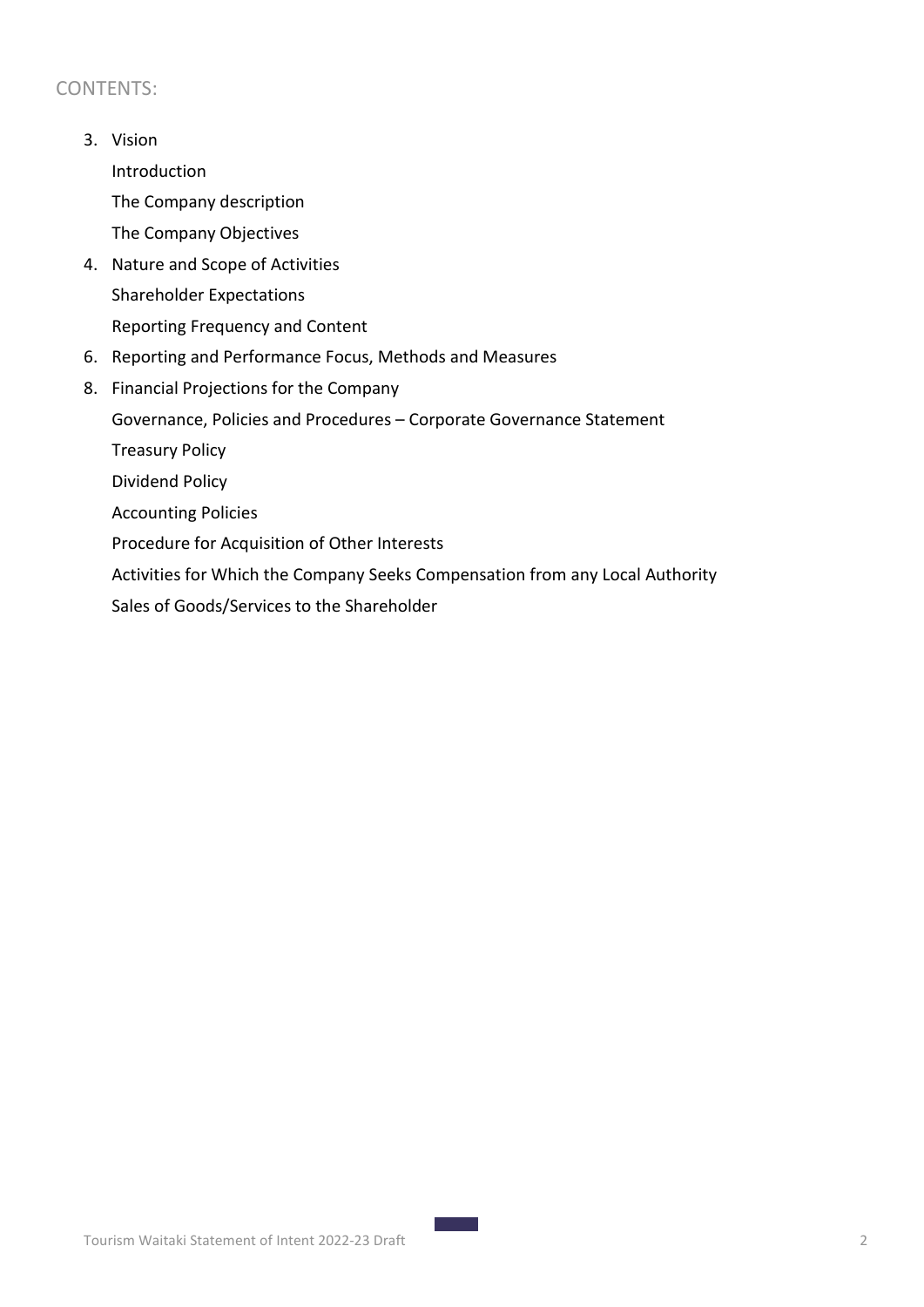#### VISION

Draw visitors to the Waitaki to explore its rich heritage, unique geology, biodiversity and geogastronomy and engage with our people and communities

## PURPOSE

Make a positive contribution to our communities.

## INTRODUCTION

This Statement of Intent has been prepared in accordance with Section 64 of the Local Government Act 2002 and in the knowledge that Covid 19 continues in its third year to severely Impact local, national, and international tourism.

It outlines the activities and intentions of Tourism Waitaki Limited for the next year and the objectives to which those activities will contribute. Performance focus, methods and measures are specified, along with the Company's policies relating to governance and other matters. As part of the COVID-19 tourism recovery initiative, the New Zealand Government supported all RTOs with targeted funding from the Ministry of Business, Innovation and Employment (MBIE) to fund agreed work plans FY21 and FY22. This SOI Incorporates the funded outcomes it negotiated with MBIE.

The Statement of Intent is reviewed annually by the Company in consultation with Waitaki District Council.

## THE COMPANY – DESCRIPTION

Tourism Waitaki Limited is the registered legal name of the former Waitaki Development Board, which was established in December 1996 and is 100% owned by the Waitaki District Council. Under the provisions of the Local Government Act 2002 it is deemed to be a Council Controlled Organisation.

Council's primary objective for continued ownership and control of Tourism Waitaki, is to advance a sustainable tourism sector.

#### THE COMPANY - OBJECTIVE

Waitaki will be sought out as a destination by New Zealanders and future overseas visitors.

Tourism Waitaki profiles a desirable and proud destination to all potential visitors. They can connect, listen and learn through participation at many attractions, explore the natural environment, or discover the rich natural heritage and cultural stories of the District.

Neighboring regions will be viewed as natural and easy extensions to the visitor journey.

Tourism Waitaki will enable operators and communities to deliver original and engaging experiences in the Waitaki.

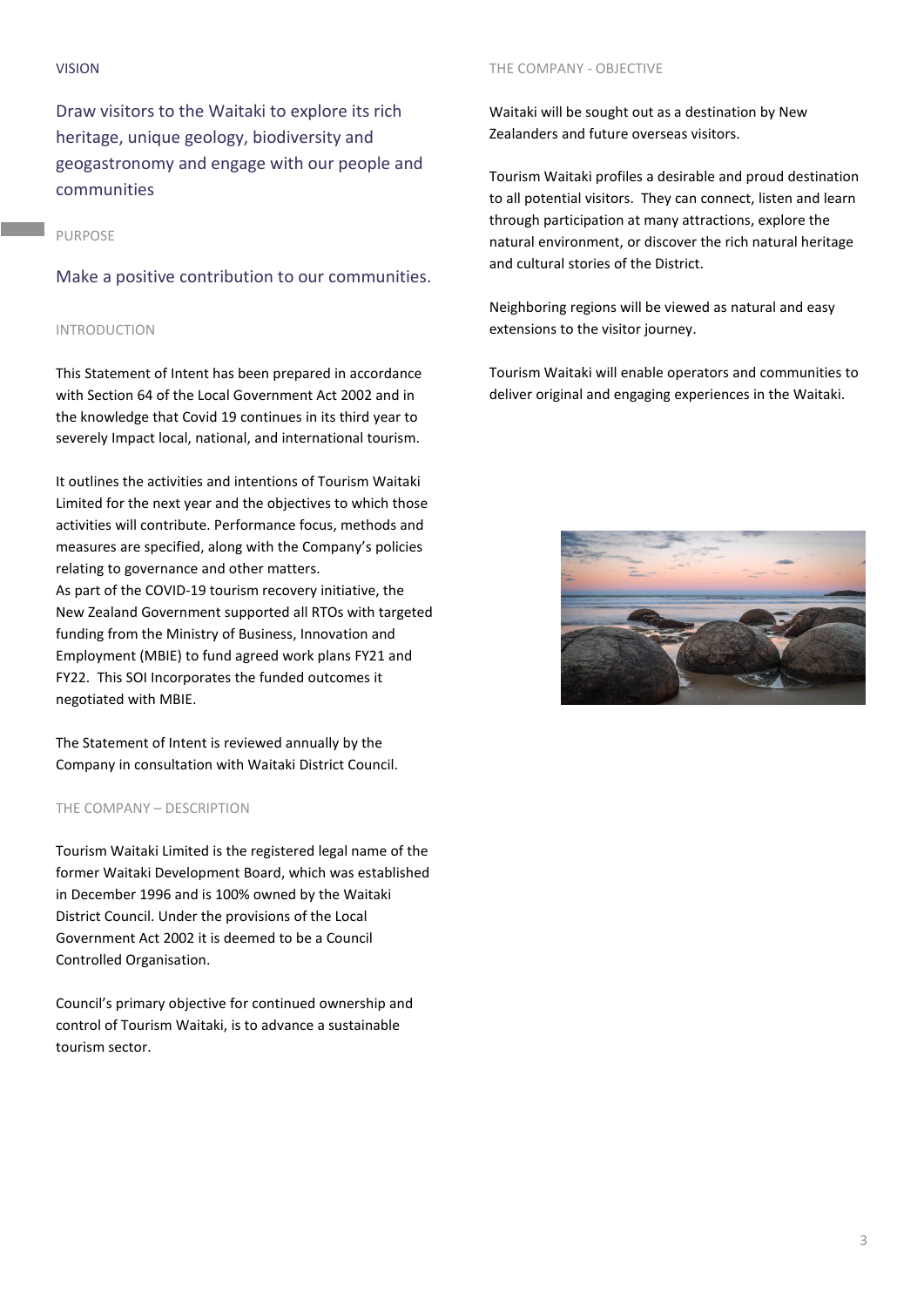## Nature and Scope of Activities (subject to COVID-19 constraints)

- Develop a Destination Management Development Plan for the Waitaki District.
- Maintain business partnerships and commercial relationships with stakeholders at local, regional, and national levels.
- Actively promote the Waitaki District to the domestic market
- Be market ready for returning international trade
- Support Waitaki tourism operators to maintain and enhance their business through advice and advocacy.
- Supply visitor information through digital services and other outlets
- Maintain the Scientific activities of the Ōamaru Blue Penguin Colony (OBPC)
- Broaden the visitor experiences at the OBPC when international visitor numbers allow.
- Promote the Alps to Ocean Cycle Trail and the Waitaki Whitestone aspiring Global Geopark as key visitor attractions.

## Shareholder Expectations

*Council expects that in conducting the affairs of the Company, the directors shall ensure:*

- Transparent and collaborative relations are maintained with the shareholder.
- The Company actively engages with iwi.
- Maintains a positive relationship with the Waitaki District community, encouraging locals to be tourism advocates and ambassadors.
- Business activities are conducted in an efficient and effective manner.
- Assets and liabilities are prudently managed.
- Overall performance supports Council's reasons for continued ownership.
- Decisions are based on the achievement of long-term strategic needs and objectives,
- The Company acts as a good employer and as an environmentally conscious and responsible citizen.

## *Reporting Frequency and Content*

A Director of the Company shall attend any meeting at which the Annual Report or Half Yearly Report is presented to Council as shareholder.

*The following information will be available to the shareholder based on an annual balance date of 30th June:*

## Draft Statement of Intent

By 1 March each year, the Directors shall deliver to the shareholder a Draft Statement of Intent for the following year which fulfils the requirements of Section 64 of the Local Government Act 2002.

## Completed Statement of Intent

By 30<sup>th</sup> June of each year, the Directors will deliver to the shareholder a Statement of Intent for the following year which fulfils the requirement of Section 64 of the Local Government Act 2002.

## Quarterly Reports

Within six weeks of the end of each quarter the TWL shall report to the Shareholder in accordance with contractual requirements.

## Half Year Reports

Within two months after the end of the first half of each financial year, the Directors shall deliver to the shareholder an un-audited report containing the information required by the Financial Reporting Act 1993 and a commentary on the results for the first six months together with a report on the outlook for the second six months with reference to any significant factors that are likely to have an effect on the Company's performance, including an estimate of the financial result for the year based on that outlook, a report on the performance targets achieved during the six month period, the scale of non-Council related business activities and statements for any grants awarded by the Tourism Waitaki to another party, including information measuring the effectiveness of the grant.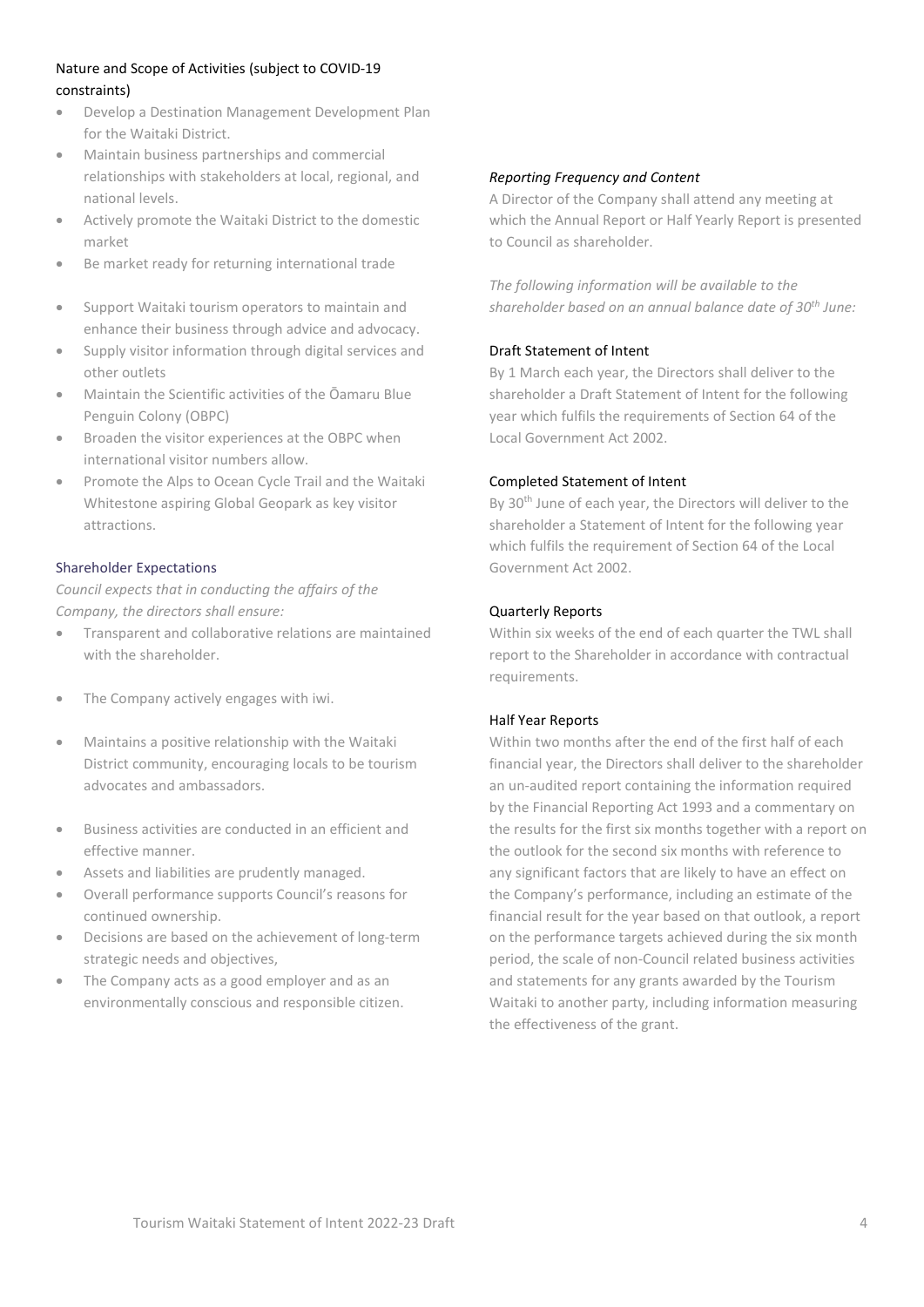#### Annual Report

*Within three months after the end of each financial year, the Directors shall deliver to the shareholders an annual report and audited financial statements, with respect to the financial year, containing the following information as a minimum:*

- A report on the operations of the Company to enable an informed assessment of the Company's performance including:
- Performance against identified focus areas, methods, and measurements in this Statement of Intent.
- Performance against the Corporate Governance Statement.
- Audited financial statements as required under the Financial Reporting Act 1993.
- Any grants awarded by Tourism Waitaki Limited to another party, including information measuring the effectiveness of the grant.

## Annual Budget

Annual revenue and expenditure figures shall be provided by 30 November, to enable it to be included within the Draft Annual Plan for the Waitaki District Council. In addition to the above reports to Council, there will be 2-4 meetings per year with the shareholders Executive Committee.

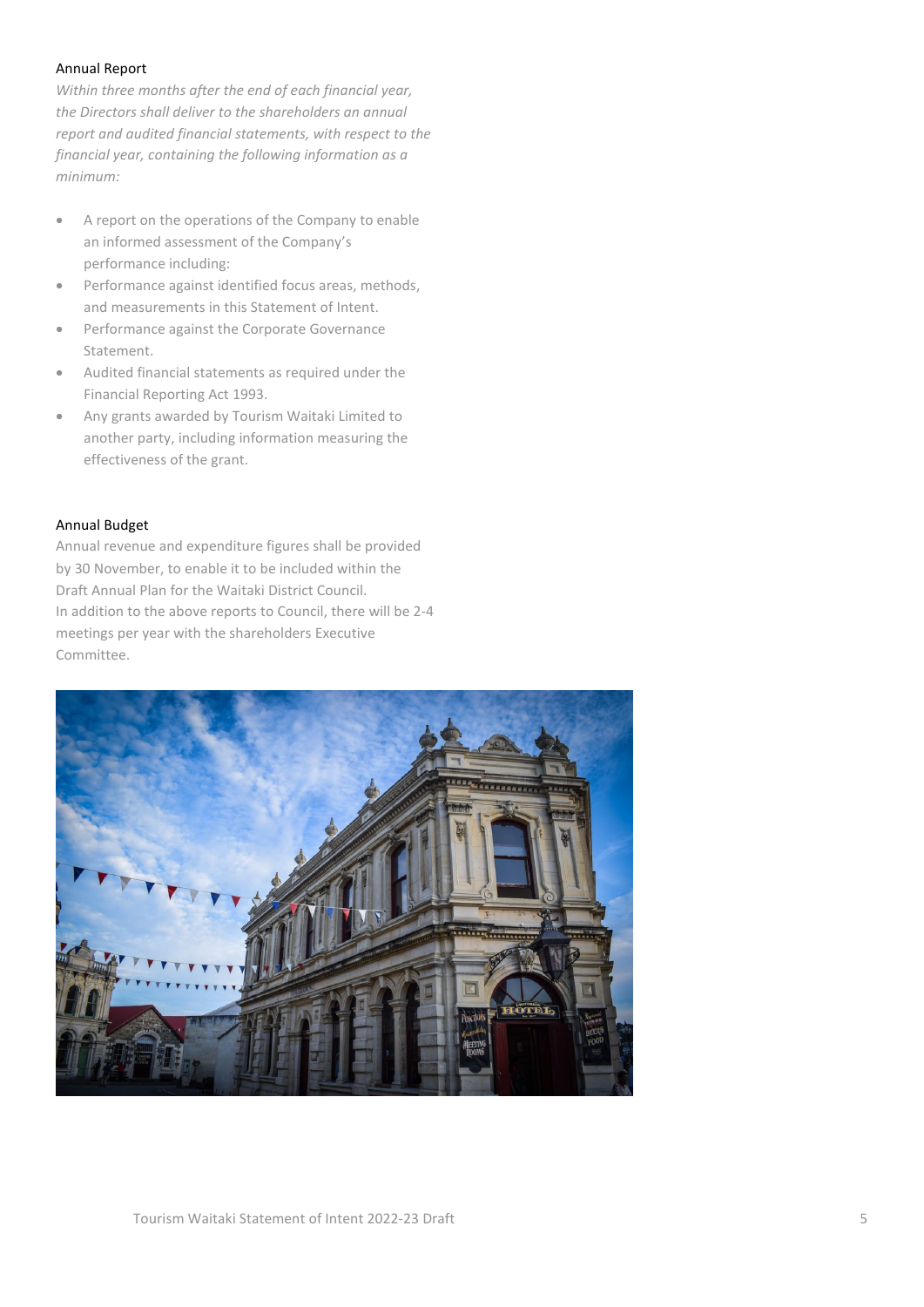## Reporting and Performance Focus, Methods and Measures

The Company's performance focus areas are to:

## **Customers:** *Manaakitanga*

## **Goal: To strengthen the profile of the Waitaki as a destination**

*How: Maintain and continue to grow the awareness of the Waitaki to domestic visitors and international trade, with the goal to having visitor numbers increase post COVID-19.*

- 1.1. Create a domestic campaign/marketing plan to draw visitors to the district.
- 1.2. Enhance Waitaki's digital media presence and exposure to visitors to boost awareness.
- 1.3. Survey visitors to the Ōamaru Blue Penguin Colony to gain valuable insights

| <b>FOCUS</b>                   | <b>METHODS &amp; MEASUREMENTS</b>                                                                                                                                                                                                                                                                                                                                              |
|--------------------------------|--------------------------------------------------------------------------------------------------------------------------------------------------------------------------------------------------------------------------------------------------------------------------------------------------------------------------------------------------------------------------------|
|                                |                                                                                                                                                                                                                                                                                                                                                                                |
| <b>Marketing and Promotion</b> | Create a domestic winter and summer campaign to maintain<br>the profile of the Waitaki to draw visitors to the district.<br>Measure: Produce promotional campaigns for winter and<br>summer 2022/23<br>Measure: Visitor numbers are measured against COVID-19<br>numbers to OBPC for the 2021/22 season.<br>Target: Over 12 months, visitor numbers to OBPC increase<br>by 5%. |
| <b>Digital Media</b>           | Enhance Waitaki's digital media presence and exposure.                                                                                                                                                                                                                                                                                                                         |
|                                | Measure: Run a digital campaign on TWL Facebook and<br>Instagram accounts.<br>Target: 5% increase overall in visits, impressions or click<br>throughs to the TWL website, Facebook and Instagram<br>accounts over the duration of the campaign                                                                                                                                 |
| <b>Visitor Surveys (OBPC)</b>  | Carry out Visitor Surveys at the Oamaru Blue Penguin Colony                                                                                                                                                                                                                                                                                                                    |
|                                | to gain visitor Insights Into the experience.<br>Measure: Sample size min.100pax/survey per six months<br>from OBPC.<br>Target: Increase the OBPC NPI rating by 2% on the 2021<br>calendar year.                                                                                                                                                                               |
|                                | (NPI or Net Promoter Score, is derived from customers being asked<br>a specific survey question. The resulting score can be used to<br>compare previous NPI scores, or against similar businesses within<br>the same Industry. To increase the NPI score generally reflects a lift<br>in visitor satisfaction with the product or experience).                                 |
|                                |                                                                                                                                                                                                                                                                                                                                                                                |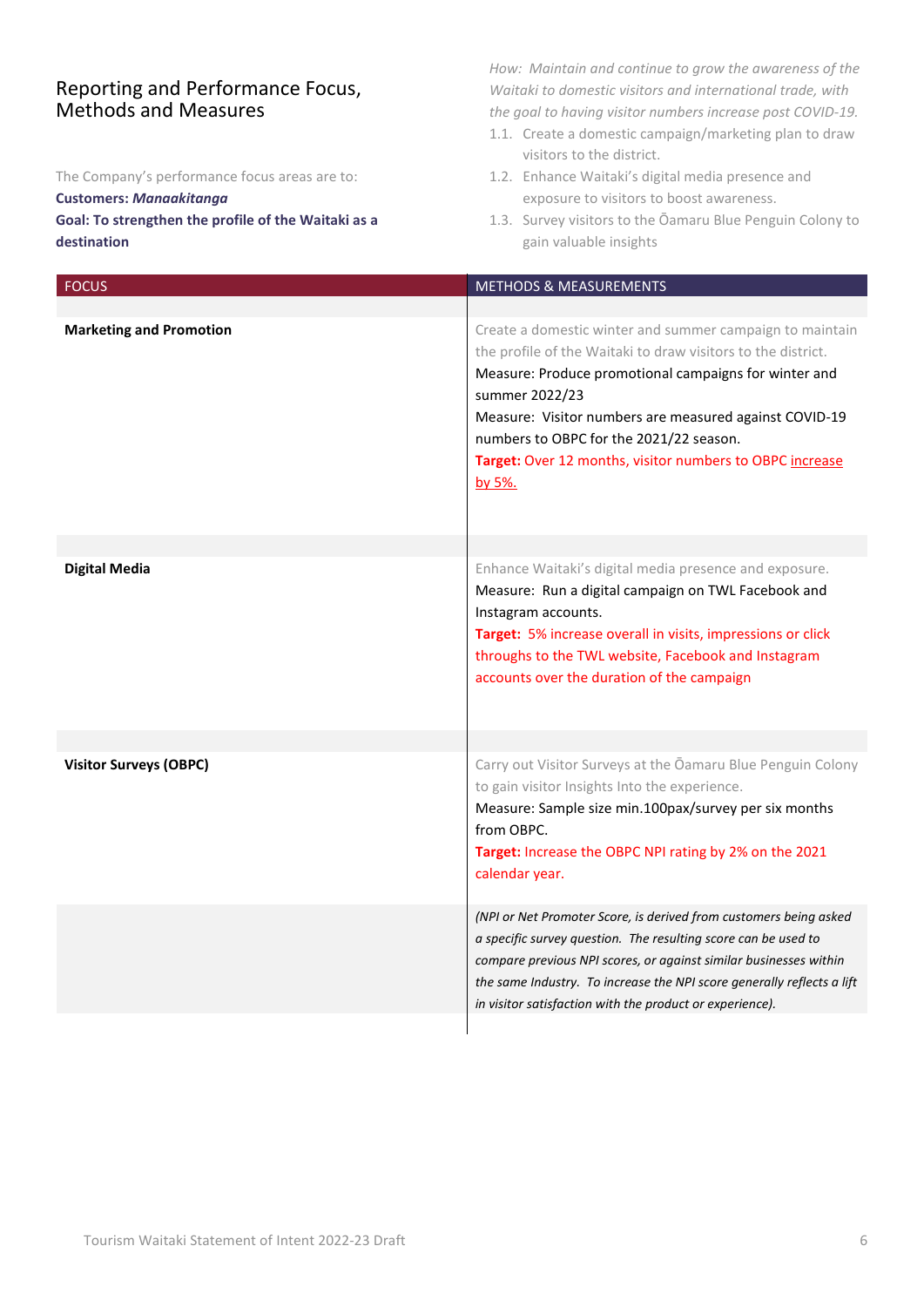## **Contribution:** *Ako*

## **Goal: Be a trusted leader in tourism**

*How -*

- 1.1 Manage TWL businesses in a financially sustainable manner.
- 1.2 Continue to improve customer experiences at the Ōamaru Blue Penguin Colony.
- 1.3 Provide industry data, support and insights to operators.

| <b>FOCUS</b>                                                            | <b>METHODS &amp; MEASUREMENT</b>                                                                                                                                                                                                                                                                                                                                                  |
|-------------------------------------------------------------------------|-----------------------------------------------------------------------------------------------------------------------------------------------------------------------------------------------------------------------------------------------------------------------------------------------------------------------------------------------------------------------------------|
| <b>Best Practice Business Management</b>                                | Enhancements and developments are achieved within<br>budget & resources.<br>Measure: Operations are kept within planned budgets.<br>Target: End of year financial outcomes are within budget                                                                                                                                                                                      |
| Improve Customer Experience                                             | Ensure the integrity of the environment is protected at the<br>Oamaru Blue Penguin Colony, measured by annual Qualmark<br>ratings.<br>Measure: The annual Qualmark Assessment is maintained at<br>the Oamaru Blue Penguin Colony as a Silver rating or exceeds<br>to Gold.<br>Target: To achieve a Gold award                                                                     |
| Contribution to local industry                                          | Be a resource for local operators and aspiring tourism<br>businesses to obtain knowledge, data, and insights.<br>Measure: To ensure Industry Information Is made available<br>to the sector and offer up-skilling opportunities through<br>arranged training or workshops.<br>Target:<br>1. Hold operator workshops twice a year<br>2. Issue bi-monthly newsletters to operators. |
| Participate in regular meetings with the Waitaki Tourism<br>Assn (WTA). | Collaborate and share industry knowledge and insights, using<br>these to guide each other to reaching improved outcomes for<br>operators and communities.<br>Measure: Ensure collaboration is maintained between local<br>providers and TWL through their alliance with WTA.<br>Target: Attend a minimum of 8 meetings per year                                                   |
| Conduct stakeholder engagement                                          | Surveys members once a year to review the strength and<br>development of the relationships.<br>Measure: Test the value of the RTO to members to ensure it<br>is delivering to expectations and beyond.<br>Target: Survey members on an annual basis.                                                                                                                              |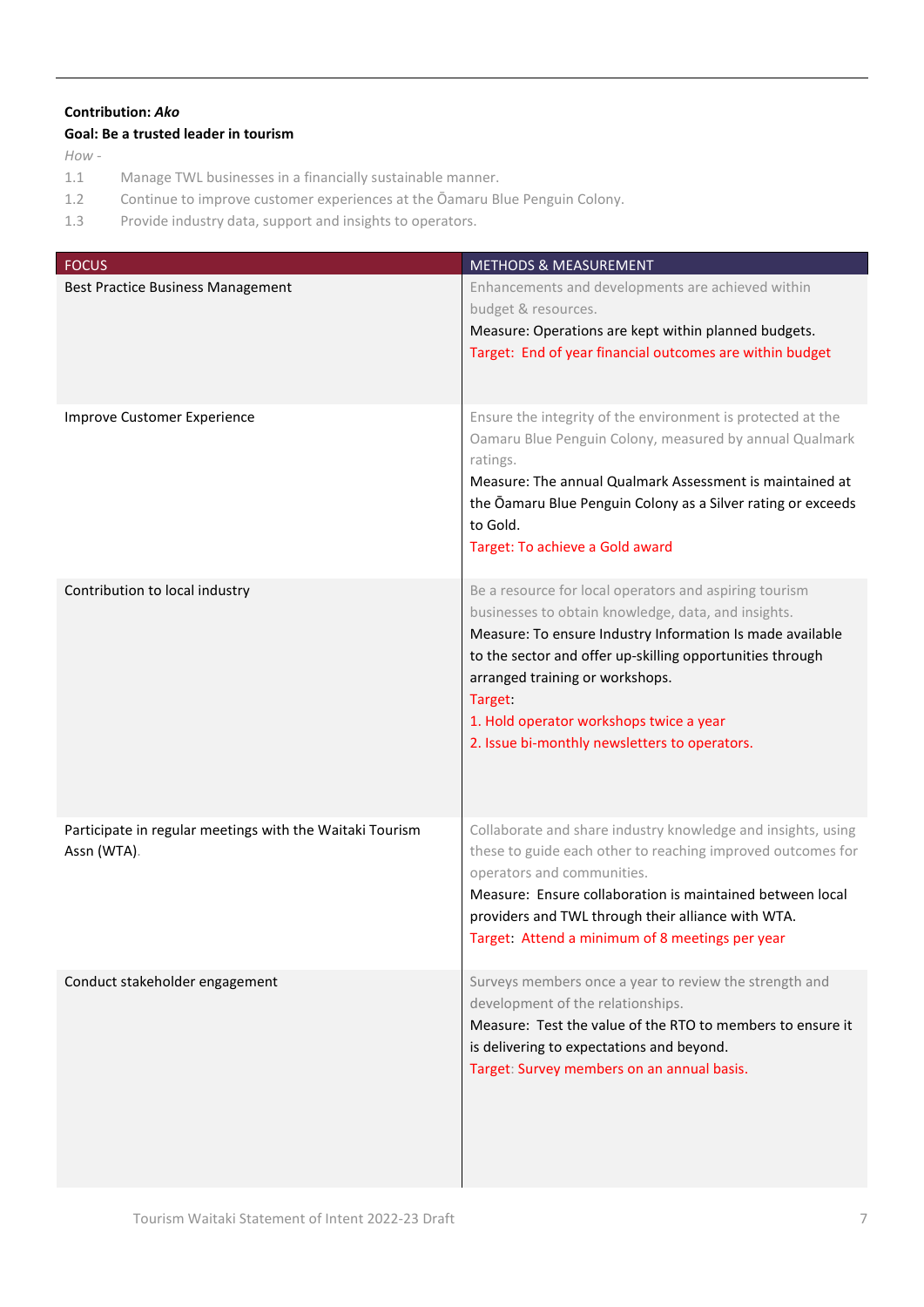## **Collaboration & Ambition:** *Whanaungatanga* **Goal: Tourism elevates community pride**

*How -*

- 1.1. Create robust and trusted relationships with iwi, operators, and communities.
- 1.2. Destination Management Development Plan.

| <b>FOCUS</b>                                                           | <b>METHODS &amp; MEASUREMENTS</b>                                                                                                                                                                                                                                                                                                                                                                                                                                                                                                                                     |
|------------------------------------------------------------------------|-----------------------------------------------------------------------------------------------------------------------------------------------------------------------------------------------------------------------------------------------------------------------------------------------------------------------------------------------------------------------------------------------------------------------------------------------------------------------------------------------------------------------------------------------------------------------|
| Relationships                                                          | Support businesses through the COVID-19 pandemic by<br>building a strong membership and advertising partnership<br>program.<br>Measure: Develop a membership program which offers<br>members tangible deliverables for their subscription.<br>Target: increase membership YoY at 4% growth.<br>Meet tourist operators in Ōamaru, Ōmarama, Ōtematata,<br>Kurow, Duntroon, Hampden, Moeraki, Palmerton at least<br>once a year                                                                                                                                          |
| Develop a Destination Management Strategy for the Waitaki<br>District. | Produce a Destination Management Development Plan<br>(DMP). Phase two of the Waitaki Destination Management<br>Strategy (completed in 2021) takes the contributions shared<br>by communities, Iwi and stakeholders to develop a DM Plan<br>which reflects the diverse nature of the district allowing for<br>experience development, collaboration, entrepreneurial<br>thinking, and specialization with other sectors where<br>advantages and mutual benefits exist.<br>Measure/Target: Produce the Waitaki Destination<br>Management Development Plan by June 2022. |
|                                                                        |                                                                                                                                                                                                                                                                                                                                                                                                                                                                                                                                                                       |

# Financial projections for the Company

Year Ending 30 June 2022 Shareholder's Equity \$500,000 *Ratio of Consolidated Shareholders' Funds to Total Assets*

The ratio of consolidated shareholders' funds to total assets will continue to exceed 5%.

'Shareholders' Funds' (Equity) are defined as the paid-up capital plus any retained tax paid profits earned and less any dividends distributed to shareholders. They include accumulated surpluses – revaluation reserves, trust funds and any other reserves or funds which have been accumulated in accounts known as either "Revenue Reserves" or "Capital Reserves".

'Total Assets' are defined as the sum of all current and non-current assets plus investments of the Company.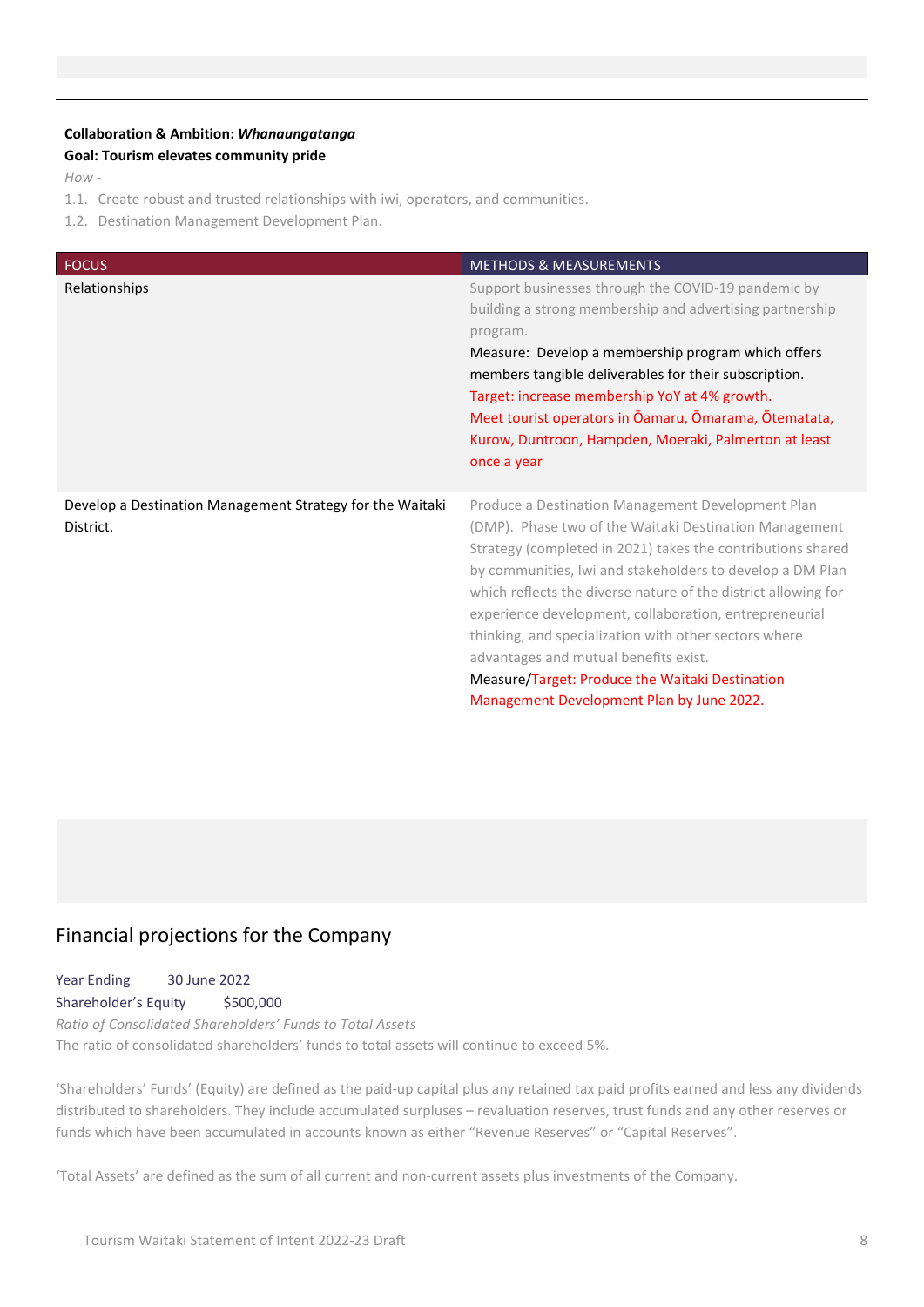## Directors Estimate of the Company Value

The Estimate of the Commercial value of the shareholders' investment shall be the opening balance of shareholders' funds. The directors will advise the shareholders on an annual basis if they differ materially from this state.

## GOVERNANCE, POLICIES AND PROCEDURES

## Corporate Governance Statement

#### *Role of the Board of Directors*

The Directors' role is defined in section 58 of the Local Government Act 2002. This section states that all decisions relating to the operation of the Council Controlled Organization shall be made pursuant to the authority of the directorate of the Organization and its Statement of Intent. The Board consults with the Company's shareholder in preparing and reviewing the Statement of Intent.

The Board will meet a minimum of six times a year and more frequently as required. Meetings may be in person or by teleconference. The Board is responsible for the proper direction and control of the Company's activities. This responsibility includes such areas of stewardship as the identification and control of the Company's business risks, the integrity of management information systems and reporting to shareholders. While the Board acknowledges that it is responsible for the overall framework of the Company, it recognizes that cost effective internal control systems will preclude errors and irregularities.

The board shall ensure that suitable governance policies are in place to give effective and efficient direction of the company.

#### *The Role of the Shareholder*

a) The Board aims to ensure that the shareholder is informed of all major developments affecting the Group's state of affairs. The shareholder is consulted with on the review of the Company's Statement of Intent and is responsible for the appointment of directors. Information is communicated to shareholder in the Annual Report, the Half-year Report and Shareholder meetings or special meetings where required.

#### *Board Appointments*

b) Directors are appointed by the shareholder in accordance with Council policy. The Board is subject to the shareholder's director rotation policy requiring all the directors to retire over any three-year period. Retiring Directors shall be eligible to apply for reappointment.

## Director and Board Performance

The Board formally reviews its performance, and the performance and contribution of individual directors on an annual basis, taking into account the current and future needs of the Company, and performance improvement processes are implemented as required. The annual review also provides information to the shareholder on the mix of skills needed to assist with the identification of new directors. The Board shall review the role of the Chair annually.

#### *Company Management Structure*

All operations and management of the Company and its business units are delegated to the General Manager, Tourism Waitaki Limited who appoints and relies on key personnel for support.

#### *Code of Conduct*

The Board has adopted policies for its members, executive and staff, specifying the business standards and ethical considerations in conducting its business with stakeholders.

#### *Treasury Policy*

There is no exposure to foreign exchange. Interest rate risk, sensitive spending and delegated financial authority is managed in accordance with the Delegation Policy Manual. No speculative investments are authorized. Investments are held with a registered bank and require Board approval.

#### *Audit*

External auditors are used to evaluate the quality and reliability of information provided to the shareholders.